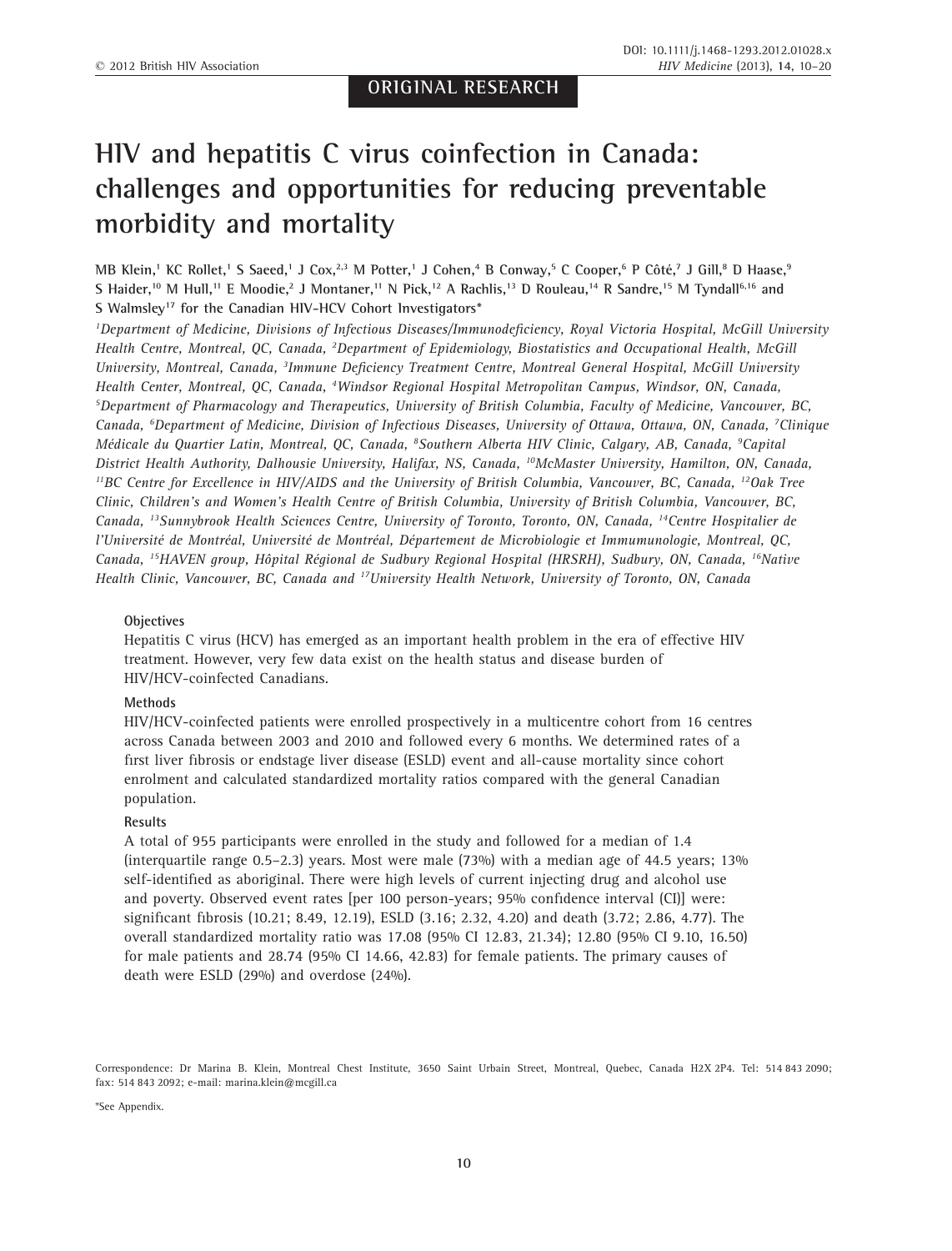#### **Conclusions**

We observed excessive morbidity and mortality in this HIV/HCV-coinfected population in care. Over 50% of observed deaths may have been preventable. Interventions aimed at improving social circumstances, reducing harm from drug and alcohol use and increasing the delivery of HCV treatment in particular will be necessary to reduce adverse health outcomes among HIV/HCV-coinfected persons.

**Keywords:** aboriginal health, epidemiology, hepatology, infectious diseases, public health *Accepted 10 April 2012*

## **Introduction**

In developed countries such as Canada, HIV infection has evolved from a uniformly deadly disease to become chronic and manageable as a result of effective antiretroviral therapies (ARTs) [1,2]. As fewer patients experience HIV-related morbidity and mortality, comorbidities and their associated consequences have consequently emerged as primary health concerns and are increasingly driving healthcare utilization and costs [3,4]. Coinfection with hepatitis C virus (HCV) is among the most important of these comorbidities. As a consequence of shared routes of transmission, over 30% of HIV-infected individuals are coinfected with HCV, with approximately 10 million dually infected [5] world-wide and an estimated 13 000–15 000 dually infected of the 65 000 HIV-infected persons in Canada [6]. The natural course of HCV infection is accelerated in HIV-coinfected individuals, with faster progression of liver fibrosis leading to a higher risk of cirrhosis, endstage liver diseases (ESLDs), and hepatocellular carcinoma [7,8]. Despite the potential burden of this important comorbidity, very few data exist on the health status of Canadians coinfected with HIV and HCV, disease progression rates, and the factors that are associated with adverse outcomes in this population. Indeed, good estimates of liver disease progression rates among coinfected persons in general are lacking in the recent ART era.

The Canadian Co-infection Cohort Study (CCC) was established to determine the effect of ART and HCV treatment on the progression to ESLD in HCV/HIV-coinfected individuals. The cohort provides a unique opportunity to evaluate the health status of coinfected patients receiving care and to assess regional variations in sociodemographic and clinical characteristics, as well as to document health outcomes in this population. Such information will be essential for developing and targeting therapeutic interventions and to meet the challenge of providing effective medical care to the growing number of persons living with HIV and HCV coinfection, not only in Canada, but in developed countries which are similarly facing epidemics of HIV/HCV coinfection.

## **Methods**

Study design, population and setting

The CCC (CTN222) is a prospective multicentre study recruiting coinfected patients from existing HIV clinic populations at 16 centres across five Canadian provinces (Fig. 1). The cohort was initiated in 2003 in Montreal, Quebec, and then was expanded to other urban and semi-urban centres in 2007. As of October 2010, 955 patients were enrolled. Details on the cohort design and protocol are reported elsewhere [9]. Eligible patients were adults aged over 16 years with documented HIV infection [enzyme-linked immunosorbent assay (ELISA) with western blot confirmation] and with chronic HCV infection or evidence of HCV exposure (e.g. HCVseropositive by ELISA with recombinant immunoblot assay version II (RIBA II) or encoded antigen/enzyme immuno assay (EIA) confirmation, and/or HCV RNA positive). All potentially eligible patients were invited to participate to avoid selection bias. Patients who initially refused were eligible to enrol in future. The study was approved by the community advisory committee of the Canadian Institutes of Health Research (CIHR)-Canadian HIV Trials Network and by all institutional ethics boards of participating centres. Patients received \$15 per visit to compensate for out-ofpocket expenses.

#### Data collection and definitions

After providing informed consent, each participant underwent an initial evaluation followed by study visits approximately every 6 months. Sociodemographic, behavioural, medical and treatment data were collected using a standardized questionnaire in either English or French. Questionnaires were self-completed or completed with the assistance of a research assistant/nurse. Standard instruments were used to measure quality of life (EQ-5D™) [10]. Additionally, charts were abstracted by research personnel to obtain historical data such as nadir CD4 T-cell count, HIV RNA and all prior HIV and HCV treatment histories and diagnoses. Treatment and diagnostic data were updated by research personnel at each follow-up visit. At baseline and each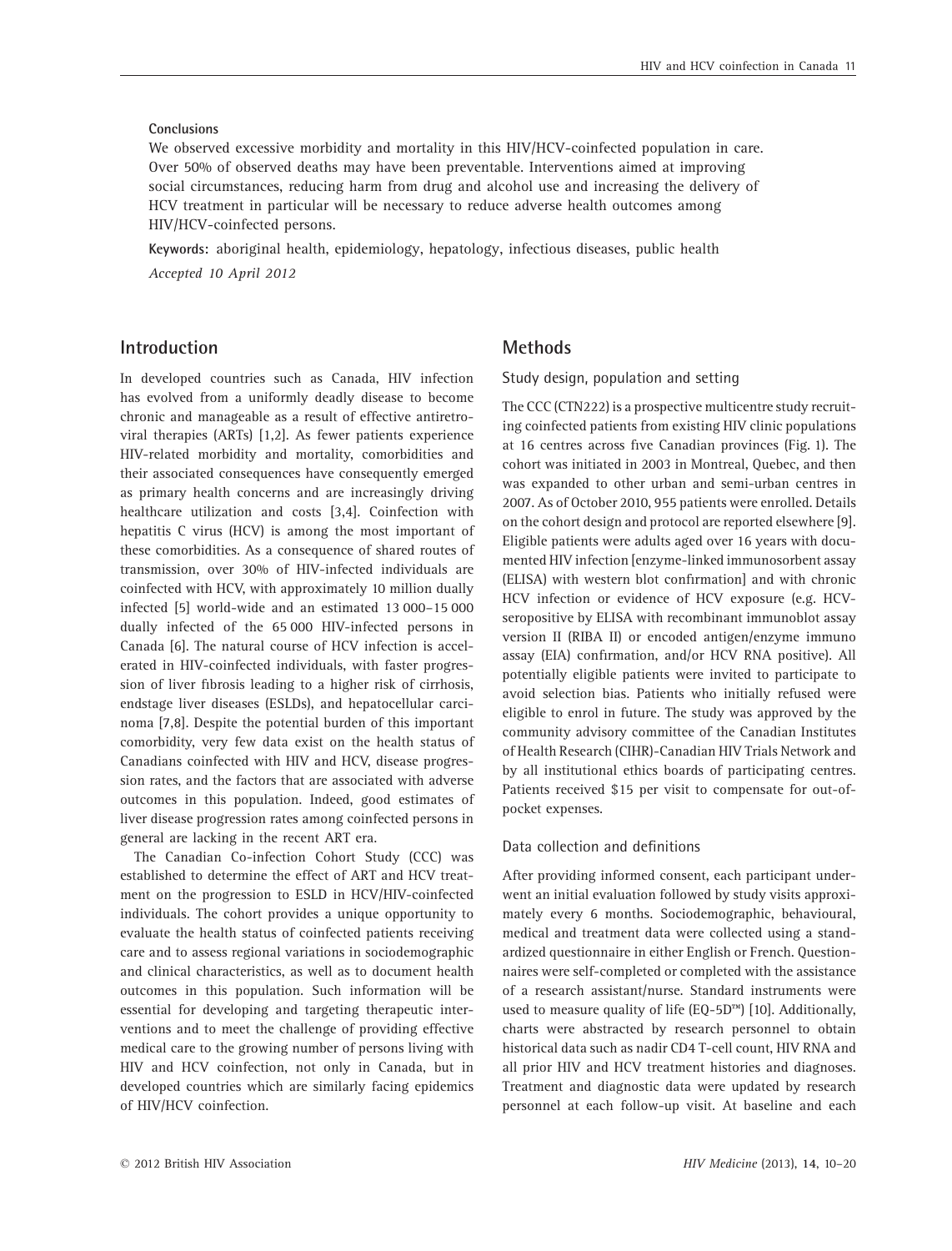

**Fig. 1** Geographical distribution of centres participating in the Canadian Co-infection Cohort Study.

subsequent visit, laboratory assessments were performed, including complete blood count, serum chemistry, liver profile, plasma HIV RNA, absolute and relative CD4 lymphocyte counts and plasma HCV RNA. The duration of HCV infection was determined using the date of HCV seroconversion, if known, or the year of first injecting drug use (IDU) or blood product exposure as a proxy of HCV infection [11]. ART was defined as taking at least three antiretrovirals concurrently.

#### Outcome measures

AIDS diagnoses were defined according to the Centers for Disease Control and Prevention classification (e.g. not by CD4 cell criteria alone) [12]. The aspartate aminotransferase (AST) to platelet ratio index (APRI) was used as a noninvasive surrogate for liver fibrosis and defined as: 100  $\times$  (AST/upper limit of normal)/platelet count (10 $^9$ /L) [13,14]. An APRI score > 1.5 was considered to indicate significant fibrosis (corresponding to a biopsy score  $>$  F2) [14]. ESLD included liver cirrhosis, ascites, hepatic encephalopathy, bleeding oesophageal varices, spontaneous bacterial peritonitis and hepatocellular carcinoma. Clinical endpoints of ESLD were verified against source documents using specific case report forms and reviewed centrally. Case report forms solicited detailed information on means by which diagnoses were obtained (e.g. radiological, endoscopic, electroencephalogram (EEG), laboratory and liver biopsy results) and their associated findings. We employed defi-

*et al*. [15] All reported deaths were verified and classified following the 'Coding of Death in HIV' (CoDe) system (www.cphiv.dk/CoDe/tabid/55/Default.aspx). Each time a participant was reported to have died, sites completed a detailed case report form which included all information related to the death (including death certificate information, autopsy reports if available and clinical diagnoses and events immediately preceding the death, including specific information related to ESLD). Linkage to provincial vital statistics reports (death certificates) was performed in British Columbia, Alberta and Quebec and used to supplement data obtained in the case report forms and to determine if any participants who had been lost to follow-up had died. Primary and secondary causes of death were collected using International Classification of Diseases, Ninth Revision (ICD-9) codes. The final determination of cause of death was made independently by two investigators (MBK and MP) and in the cases  $(n=2)$  where there were discrepancies, resolved by a third investigator (JC).

nitions for diagnoses similar to those described by Lo Re

#### Statistical analysis

We compared baseline characteristics of participants between each province using the Kruskal–Wallis test for continuous variables and Pearson's  $\chi^2$  or Fisher exact test for categorical variables where appropriate. All tests were two-tailed and with a significance level of  $\alpha$  = 0.05.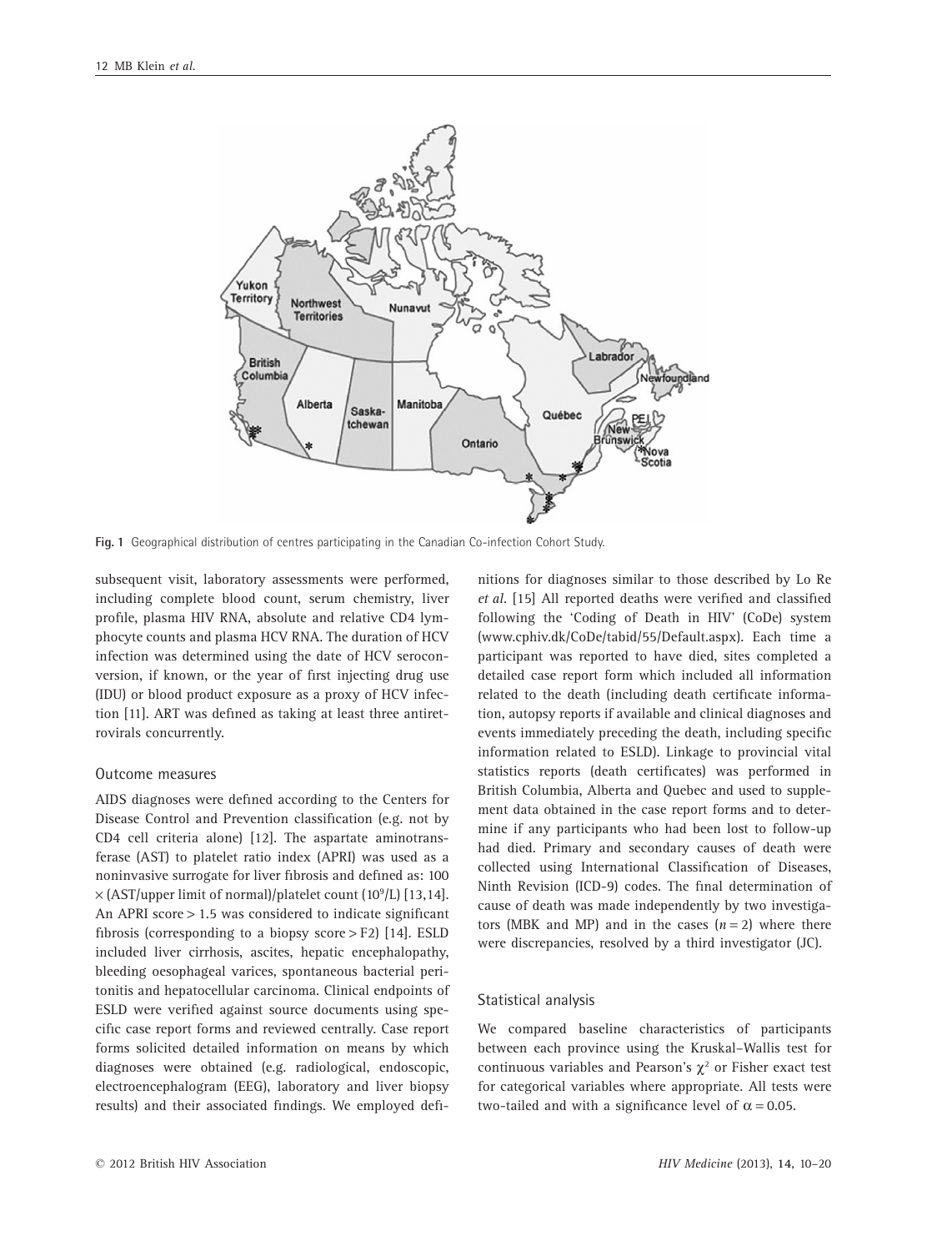We estimated the rate of health outcomes (fibrosis, ESLD, AIDS and all-cause death) since cohort enrolment by dividing the number of participants developing the event for the first time by the number of person-years at risk. Poisson count models were used to calculate confidence intervals (CIs) for incidence rates. The Kaplan–Meier survival method was used to obtain cumulative incidences of the various health outcomes. Standardized mortality ratios were calculated using the indirect method of standardization by sex and age group for each province; the comparison group was the general population of each province for 2007. Comparative data were obtained through the Canadian Human Mortality Database [16]. Analyses were performed using R program for Windows Release 2.11.1 (R cran, Auckland, New Zealand).

### **Results**

A total of 955 participants were enrolled and followed for a median of 1.4 years [interquartile range (IQR) 0.5–2.3 years]; 175 had only one baseline visit, of whom 66 were enrolled within 6 months of the analyses. Of those with more than one visit, 9% were lost to follow-up. Baseline demographic characteristics of the study population by province are shown in Table 1. The majority of participants were male (73%) with a median age of 44.5 years (IQR 39.5–49.6 years). One hundred and twenty persons (13%) self-identified as being of aboriginal ethnicity (First Nations or Metis). The proportion of aboriginal participants varied regionally and was much higher in British Columbia (33%), Alberta (21%) and Ontario (14%) compared with Quebec (1.5%). Aboriginals were more likely to be female compared with non-aboriginals (52% *vs.* 22%, respectively; *P* < 0.001). Most participants were living below the poverty line (76% with a gross monthly income < CDN\$1500) and only 13% had achieved greater than high school education. Participants living in British Columbia and Quebec were the most socially disadvantaged. Overall, 458 (57%) had been previously incarcerated (78% of aboriginals *vs.* 53% of non-aboriginals; *P* < 0.001), 422 (44%) reported a psychiatric diagnosis, 25 (3%) were homeless and 67 (7%) lived in shelters at cohort entry. There were very high rates of past and current (past 6 months) substance use among participants, with 81% reporting a history of IDU (38% were currently injecting; 23% sharing needles); 50% were current alcohol drinkers (31% reported binge/hazardous drinking, defined as >6 drinks/day) and 77% currently smoked cigarettes.

#### Clinical characteristics

Baseline clinical characteristics are shown in Table 2. The majority of participants were receiving ART (82%), of whom 71% had an undetectable HIV RNA with a median CD4 cell count of  $364$  cells/ $\mu$ L (IQR 230, 530 cells/ $\mu$ L). The median CD4 cell count of those not on ART was 373 cells/µL (IQR 259, 550 cells/µL).

One hundred and thirteen participants (12%) were HCV RNA negative without having received prior treatment for HCV, indicating spontaneous clearance of their infection. One hundred and fifty-eight (17%) had received treatment for HCV prior to cohort entry. Of the remaining 797 patients never treated for HCV, 102 (13%) initiated treatment during follow-up (6.6/100 person-years; 95% CI 5.3 to 7.9). Thus, 70% of the cohort had never received HCV treatment.

#### Morbidity and mortality

Table 3 shows the incidence rates for health outcomes among participants since enrolment in the cohort. The cumulative incidences of liver fibrosis, ESLD, AIDS and death are shown in Figure 2. None of the participants with ESLD underwent liver transplantation. Death rates in the cohort were much higher than overall Canadian population death rates at all ages; see Figure 3. The overall standardized mortality ratio was 17.08 (95% CI 12.83, 21.34); the estimates were 12.80 (95% CI 9.10, 16.50) for male patients and 28.74 (95% CI 14.66, 42.83) for female patients. Causes of death were: ESLD (*n* = 18; 29%), drug overdose (*n* = 15; 24%), cancer  $(n = 6; 10\%)$ , AIDS-defining illnesses  $(5\%)$ , and others (18%) including trauma, respiratory failure, bacterial infection and septic shock. The cause for the remaining 11 could not be determined.

## **Discussion**

The CCC comprises nearly 10% of the estimated number of HIV/HCV-coinfected persons in Canada. Good estimates for the number of coinfected persons actually accessing care are not available. The only available data relate to the Province of Ontario, where approximately 65% of persons diagnosed with HIV have accessed care at least once (defined as having at least one HIV viral load measurement after diagnosis), whereas only 51% can be said to be in regular medical follow-up [17]. Thus, the 955 cohort participants probably represent close to 20% of all coinfected patients receiving treatment in Canada.

We have provided a comprehensive picture of the extent of vulnerabilities that present challenges to effective care and prevention of serious morbidity and mortality in this population. There are extremely high rates of social instability, poverty, mental illness and alcohol and drug use. Aboriginals are disproportionately represented in our cohort. Whereas they comprised 3.8% of the Canadian population in 2006 and 8% of prevalent HIV infections [18], 15% of our cohort overall and 33% in British Columbia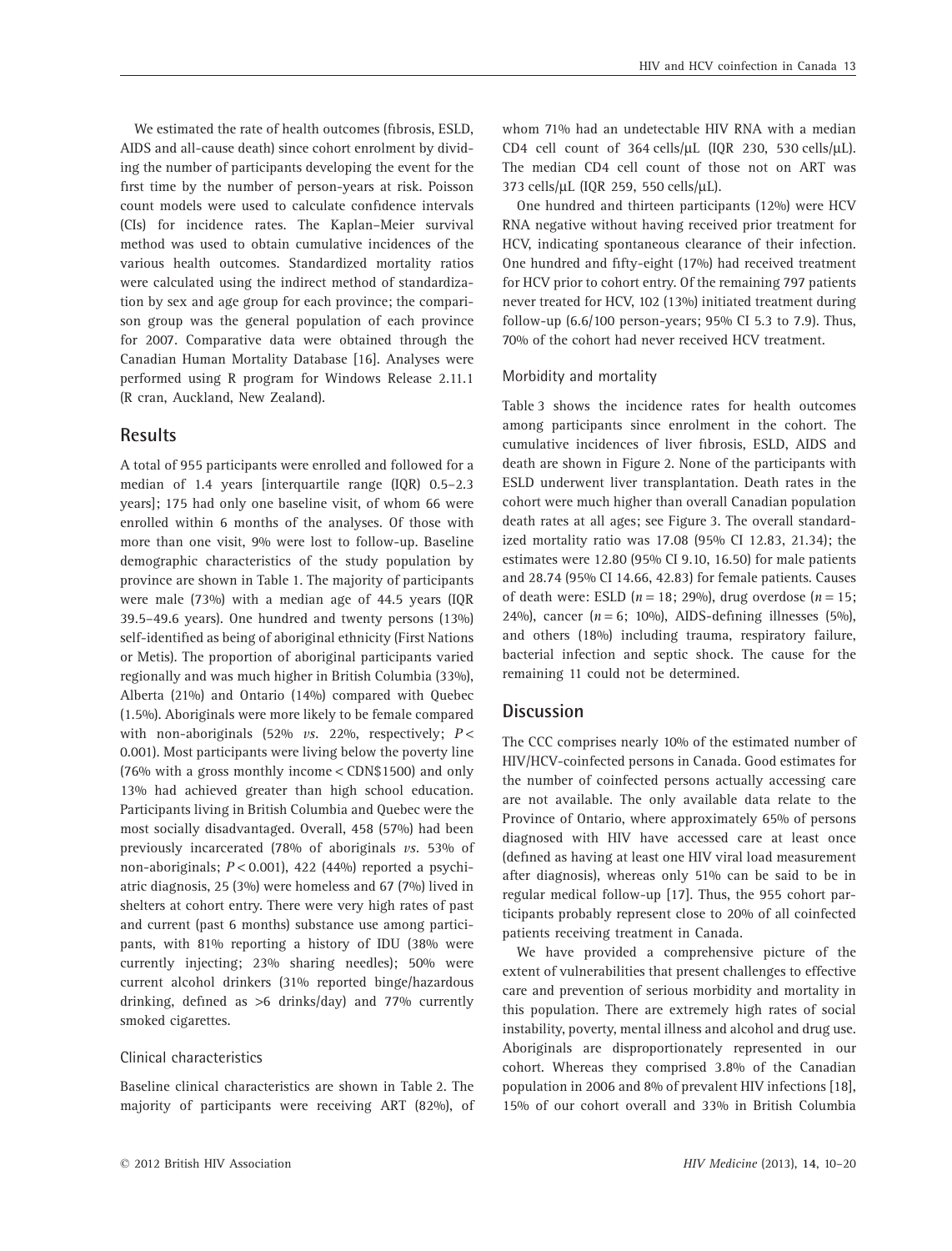| Table 1 Baseline sociobehavioural characteristics among HIV/hepatitis C virus (HCV)-coinfected patients across Canada                                         |                             |                                                                        |                            |                      |                   |                                                      |         |
|---------------------------------------------------------------------------------------------------------------------------------------------------------------|-----------------------------|------------------------------------------------------------------------|----------------------------|----------------------|-------------------|------------------------------------------------------|---------|
|                                                                                                                                                               | $(n = 955)$<br>Total        | Quebec $(n=382)$                                                       | British Columbia (n = 266) | Alberta $(n=47)$     | Ontario $(n=249)$ | Nova Scotia $(n = 11)$                               | P-value |
| Sociodemographic                                                                                                                                              |                             |                                                                        |                            |                      |                   |                                                      |         |
| Gender                                                                                                                                                        |                             |                                                                        |                            |                      |                   |                                                      | 0.001   |
| Male                                                                                                                                                          | 73%)<br>695                 | 301 (79%)                                                              | 155 (58%)                  | 32 (68%)<br>14 (30%) | 198 (80%00        | $9(82\%)$                                            |         |
| Female                                                                                                                                                        | 26%)<br>251                 | 77 (20%)                                                               | 107 (40%)                  |                      | 51 (20%)          | 2(18%)                                               |         |
| Transgender                                                                                                                                                   | 10/6<br>$\overline{0}$      | 4 (1%)                                                                 | 4 (2%)                     | $1 (2\%)$            | 0(000)            | $0 (0\%)$                                            |         |
| Age (years)                                                                                                                                                   | 39.5, 49.6)<br>44.5 (       | 43.7 (39.0, 48.4)                                                      | 44.3 (38.9, 49.8)          | 43.6 (37.9, 49.1)    | 46.6 (41.2, 52.0) | 49.2 (43.2, 54.8)                                    | 0.001   |
| Born in Canada                                                                                                                                                | 90%)<br>759 (               | 343 (92%)                                                              | 216 (93%)                  | 36 (92%)             | 153 (83%)         | 11 (100%)                                            | $-0.01$ |
| Ethnicity                                                                                                                                                     |                             |                                                                        |                            |                      |                   |                                                      | 0.001   |
| White                                                                                                                                                         | 80%)<br>762                 | 370 (97%)                                                              | 161 (61%)                  | 34 (72%)             | 186 (75%)         | 11 (100%)                                            |         |
| Asian                                                                                                                                                         | 3%)                         |                                                                        | 5 (2%)                     | 2(4%)                | 14 (6%)           | 0(000)                                               |         |
| Black                                                                                                                                                         | $2^{0/0}$<br>$24$ (<br>15 ( | $\begin{array}{c} 3 \ (1\%) \\ 2 \ (0.5\%) \\ 2 \ (0.5\%) \end{array}$ | 4(20/6)                    | 1 (200)              | 8(3%)             | 0(00/6)                                              |         |
| Hispanic                                                                                                                                                      | 10/6<br>$\frac{10}{10}$     |                                                                        | 3(10/0)                    | 0.00                 | 4 (2%)            | 0(000)                                               |         |
| Aboriginal                                                                                                                                                    | 15%)<br>141                 | 5 (1%)                                                                 | 92 (35%)                   | 10 (21%)             | 34 (14%)          | 0(0%)                                                |         |
| Greater than high school education                                                                                                                            | 13%)<br>125 <sub>0</sub>    | 43 (11%)                                                               | 9 (3%)                     | 8 (17%)              | 48 (19%)          | 2(18%)                                               | $-0.01$ |
| Gross monthly income >\$1500                                                                                                                                  | 24%)<br>223                 | 54 (14%)                                                               | 62 (23%)                   | 17 (40%)             | 84 (34%)          | 6 (55%)                                              | 0.001   |
| Marital status                                                                                                                                                |                             |                                                                        |                            |                      |                   |                                                      | 0.001   |
| Single                                                                                                                                                        | 66%)<br>620 (e              | 285 (75%)                                                              | 55 (59%)                   |                      | 49 (60%)          | 5 (45%)                                              |         |
| Married/common-law                                                                                                                                            | 20%)<br>184                 | 44 (12%)                                                               | 58 (22%)                   | 26 (57%)<br>12 (26%) | 65 (26%)          | 5 (45%)                                              |         |
| Widowed                                                                                                                                                       |                             | 12(300)                                                                | 14 (5%)                    | 2(40)                | 11 (4%)           | 1(90/6)                                              |         |
| Divorced                                                                                                                                                      | $40(4%)$<br>91 $(10%)$      | 27 (7%)                                                                | 34 (13%)                   | 6 (13%)              | 24 (10%)          | 0(0%)                                                |         |
| Sexual orientation                                                                                                                                            |                             |                                                                        |                            |                      |                   |                                                      | $-0.01$ |
| Heterosexual                                                                                                                                                  | 75%)<br>$\frac{1}{2}$       | 292 (83%)                                                              | 211 (81%)                  | 35 (76%)             | 164 (66%)         | $9(82\%)$                                            |         |
| Homosexual                                                                                                                                                    | 18%)<br>172                 | 60 (16%)                                                               | 33 (13%)                   | 7 (15%)              | 70 (28%)          |                                                      |         |
| Bisexual                                                                                                                                                      | 64 (7%)                     | 28 (7%)                                                                | 18 (7%)                    | 4 (9%)               | 14 (6%)           | $\begin{array}{c} 2 \ (18\%)\ 0 \ (0\%) \end{array}$ |         |
| Risk behaviours                                                                                                                                               |                             |                                                                        |                            |                      |                   |                                                      |         |
| History of IDU                                                                                                                                                | 771 (81%)                   | 318 (83%)                                                              | 237 (90%)                  | 41 (87%)             | 67 (67%)          | 8 (73%)                                              | 0.001   |
| DU duration at baseline (years)                                                                                                                               | 13, 27<br>20(               | 19 (11, 26)                                                            | 20 (14, 29)                | 19 (13, 27)          | 21 (13, 29)       | 30(19, 34)                                           | 0.05    |
| Active IDU within 6 months                                                                                                                                    | 34%)<br>324(                | 147 (39%)                                                              | 119 (45%)                  | 4 (9%)               | 52 (21%)          | $\frac{2}{7}$ (18%)<br>$\frac{1}{7}$ (88%)           | 0.001   |
| Veedle sharing ever <sup>+</sup>                                                                                                                              | 76%)<br>580                 | 264 (84%)                                                              | 171 (73%)                  | 25 (63%)             | 113 (67%)         |                                                      | 0.001   |
| Equipment sharing ever <sup>+</sup>                                                                                                                           | 74%)<br>567                 | 225 (72%)                                                              | 184 (77%)                  | 26 (67%)<br>35 (85%) | 125 (73%)         | 8 (88%)<br>5 (63%)<br>7 (70%)                        | 0.516   |
| Jsed clean needles services ever <sup>+</sup>                                                                                                                 | 79%)<br>606                 | 262 (85%)                                                              | 193 (82%)                  |                      | 111 (64%)         |                                                      | 0.001   |
| Ever used therapy programmes for drug addiction                                                                                                               | 59%)<br>553                 | 224 (60%)                                                              | 179 (68%)                  | 28 (61%)             | 115 (48%)         |                                                      | 0.001   |
| Current alcohol use                                                                                                                                           | 50%)<br>475                 | 225 (59%)                                                              | 95 (36%)                   | 16 (34%)             | 132 (53%)         | 7 (64%)                                              | 0.001   |
| Binge drinking >6 drinks/day                                                                                                                                  | 31%)<br>131                 | 61 (35%)                                                               | 28 (30%)                   | 3(19%)               | 39 (30%)          | 0(0%)                                                | 0.268   |
| Cigarette smoking ever                                                                                                                                        | 92%)<br>869                 | 350 (93%)                                                              | 250 (95%)                  | 43 (92%)             | 216 (87%)         | 10(91%)                                              | $<0.05$ |
| Current marijuana smoking                                                                                                                                     | 53%)<br>501                 | 210 (56%)                                                              | 130 (49%)                  | 15 (32%)             | 139 (57%)         | 7 (64%)                                              | $<0.05$ |
| History of sexwork or use                                                                                                                                     | 47%)<br>451                 | 196 (51%)                                                              | 145 (55%)                  | 24 (51%)<br>31 (78%) | 81 (33%)          | 5 (45%)                                              | 0.001   |
| Ever been incarcerated                                                                                                                                        | 57%)<br>458                 | 130 (42%)                                                              | 171 (72%)                  | (78%)                | 20 (58%)          | 6(55%)                                               | 0.001   |
| Values are n (%) or median (interquartile range). Descriptive statistics were compared using the $\chi^2$ test, Fisher's t-test, and the Kruskal-Wallis test. |                             |                                                                        |                            |                      |                   |                                                      |         |
| Based on number of IDUs $(n = 324)$ .<br>DU, injecting drug use.                                                                                              |                             |                                                                        |                            |                      |                   |                                                      |         |
| Based on number of patients drinking $(n = 475)$ .                                                                                                            |                             |                                                                        |                            |                      |                   |                                                      |         |
|                                                                                                                                                               |                             |                                                                        |                            |                      |                   |                                                      |         |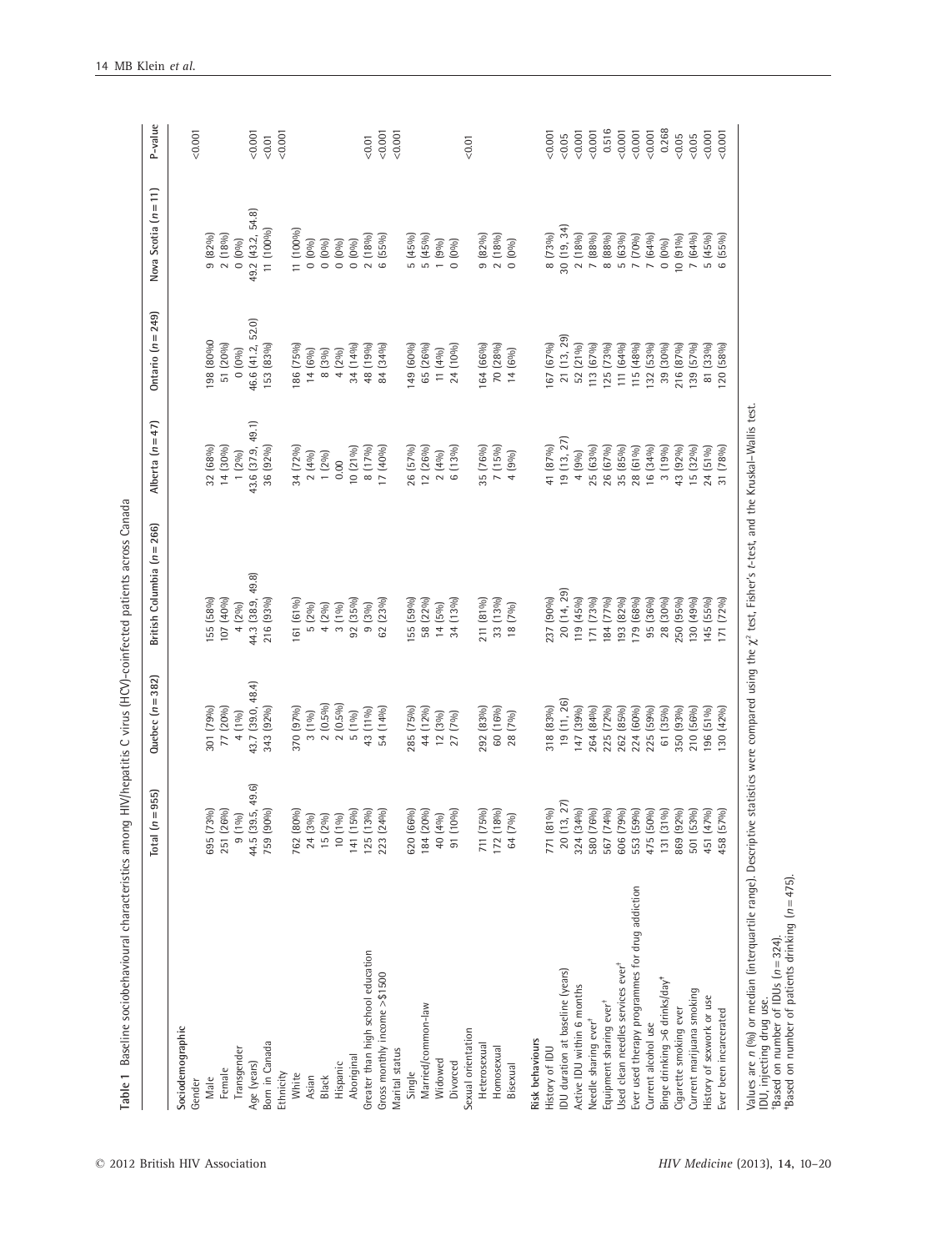|                                                                                                                                                                                                                                                                                                                                                                                                               | Total $(n = 955)$                                                                                                   | Quebec $(n=382)$ | British Columbia (n = 266) | Alberta $(n = 47)$ | Ontario $(n=249)$ | Nova Scotia $(n = 11)$ | P-value |
|---------------------------------------------------------------------------------------------------------------------------------------------------------------------------------------------------------------------------------------------------------------------------------------------------------------------------------------------------------------------------------------------------------------|---------------------------------------------------------------------------------------------------------------------|------------------|----------------------------|--------------------|-------------------|------------------------|---------|
| HIV infection                                                                                                                                                                                                                                                                                                                                                                                                 |                                                                                                                     |                  |                            |                    |                   |                        |         |
| Time since HIV diagnosis (years)                                                                                                                                                                                                                                                                                                                                                                              | 12(7, 17)                                                                                                           | 12(7, 17)        | 11(7, 15)                  | 12(8, 16)          | 12(6, 20)         | 14(11, 22)             | 0.082   |
| Nadir CD4 count (cells/µL)                                                                                                                                                                                                                                                                                                                                                                                    | 160 (72, 280)                                                                                                       | 80 (80, 300)     | 50 (80, 230)               | 175.0 (86, 310)    | 58 (58, 270)      | 193 (76, 311)          | 0.258   |
| CD4 count (cells/µL)                                                                                                                                                                                                                                                                                                                                                                                          |                                                                                                                     | 357 (220, 530)   | 350 (250, 500)             | 429 (298, 594)     | 426 (273, 593)    | 629 (225, 481)         | $-0.01$ |
| CD8 count (cells/uL)                                                                                                                                                                                                                                                                                                                                                                                          |                                                                                                                     | 680 (470, 997    | 680 (470, 957              | 637 (417, 1050)    | 734 (457, 1002)   | 626 (403, 1020)        | 0.921   |
| Highest HIV RNA load (log <sub>10</sub> copies/mL)                                                                                                                                                                                                                                                                                                                                                            |                                                                                                                     | 4.9(4.3, 5.3)    | 5.0 (4.6, 5.3)             | 5.1(4.3, 5.5)      | 4.8 (4.2, 5.4)    | 5.2(4.3, 5.6)          |         |
| HIV RNA load (log <sub>10</sub> copies/mL)                                                                                                                                                                                                                                                                                                                                                                    | $\begin{array}{c} 372 \ (242, \ 540) \\ 690 \ (460, \ 990) \\ 5.0 \ (4.3, \ 5.3) \\ 1.7 \ (1.7, \ 3.0) \end{array}$ | 1.7(1.7, 3.8)    | 1.6(1.6, 2.6)              | 1.4(1.4, 1.8)      | 1.7(1.7, 1.9)     | 1.7(1.6, 2.6)          | $-0.05$ |
| HIV RNA load ≤ 50 copies/mL                                                                                                                                                                                                                                                                                                                                                                                   | 566 (60%)                                                                                                           | 195 (52%)        | 155 (59%)                  | 34 (72%)           | 177 (73%)         | 5 (45%)                | 0.001   |
| On ART                                                                                                                                                                                                                                                                                                                                                                                                        | 780 (82%)                                                                                                           | 290 (76%)        | 224 (84%)                  | 42 (89%)           | 214 (86%)         | 10(91%)                | 50.01   |
| ART-naïve                                                                                                                                                                                                                                                                                                                                                                                                     | 113 (12%)                                                                                                           | 57 (15%)         | 28 (11%)                   | 2(400)             | 25 (10%)          | 1 (90/0)               | 0.121   |
| ARV treatment interruption                                                                                                                                                                                                                                                                                                                                                                                    | 71 (7%)                                                                                                             | 37 (10%)         | 18 (7%)                    | 3 (6%)             | 13 (5%)           | 0(000)                 | 0.285   |
| AIDS diagnoses                                                                                                                                                                                                                                                                                                                                                                                                | 297 (31%)                                                                                                           | 88 (24%)         | 06 (40%)                   | 14 (30%)           | 88 (35%)          | 1(90/0)                | 0.001   |
| HCV infection                                                                                                                                                                                                                                                                                                                                                                                                 |                                                                                                                     |                  |                            |                    |                   |                        |         |
| Duration of HCV infection (years)                                                                                                                                                                                                                                                                                                                                                                             | 19 (11, 25)                                                                                                         | 18(9, 24)        | 19(12, 27)                 | 19 (12, 25)        | 19 (9, 26)        | 20 (12, 31)            | 0.05    |
| Ever treated for HCV                                                                                                                                                                                                                                                                                                                                                                                          | 158 (17%)                                                                                                           | 34 (9%)          | 34 (13%)                   | 9(1900)            | 74 (30%)          | 7(64%)                 | 0.001   |
| HCV RNA <sup>+</sup> positive                                                                                                                                                                                                                                                                                                                                                                                 | 650 (85%)                                                                                                           | 308 (88%)        | 57 (78%)                   | 30 (81%)           | [90%] [5]         | 4 (57%)                | 0.001   |
| HCV genotype <sup>+</sup>                                                                                                                                                                                                                                                                                                                                                                                     |                                                                                                                     |                  |                            |                    |                   |                        | 0.05    |
|                                                                                                                                                                                                                                                                                                                                                                                                               | 521 (73%)                                                                                                           | 171 (67%)        | 65 (77%)                   | 23 (64%)           | 53 (76%)          | 9(90%)                 |         |
|                                                                                                                                                                                                                                                                                                                                                                                                               | 38 (5%)                                                                                                             | 9(40)            | 13 (6%)                    | 4(1106)            | 11 (5%)           | 1(10%)                 |         |
|                                                                                                                                                                                                                                                                                                                                                                                                               | 141 (20%)                                                                                                           | 63 (25%)         | 35 (16%)                   | 9(25%)             | 34 (17%)          | 0(00/0)                |         |
|                                                                                                                                                                                                                                                                                                                                                                                                               | 18 (3%)                                                                                                             | 12 (5%)          | 2(100)                     | 0(00/0)            | 4 (2%)            | 0(00/6)                |         |
| <b>APRI</b>                                                                                                                                                                                                                                                                                                                                                                                                   | 0.6(0.4, 1.2)                                                                                                       | 0.6(0.4, 1.2)    | 0.6(0.4, 1.1)              | 0.7(0.3, 1.5)      | 0.6(0.4, 1.2)     | 0.6(0.3, 1.1)          | 0.797   |
| $APRI \geq 1.5$                                                                                                                                                                                                                                                                                                                                                                                               | 182 (20%)                                                                                                           | 74 (21%)         | 49 (19%)                   | 10(27%)            | 47 (19%)          | 2(20%)                 | 0.768   |
| <b>ESLD</b>                                                                                                                                                                                                                                                                                                                                                                                                   | 92 (11%)                                                                                                            | 29 (10%)         | 19 (7%)                    | 3 (7%)             | 41 (17%)          | 0(00/6)                | 0.01    |
| Values are $n$ (96) or median (interquartile range). Descriptive statistics were compared using the $\chi^2$ test, Fisher's t-test, and the Kruskal-Wallis test.<br>ART, antiretroviral therapy; ARV, antiretroviral; APRI, aspartate aminotransferase to platelet ratio; ESLD, endstage liver disease.<br>Based on number of HCV genotype tests (n = 718).<br>Based on number of HCV RNA tests $(n = 763)$ . |                                                                                                                     |                  |                            |                    |                   |                        |         |

Table 2 Baseline clinical characteristics among HIV/hepatitis C virus (HCV)-coinfected patients across Canada **Table 2** Baseline clinical characteristics among HIV/hepatitis C virus (HCV)-coinfected patients across Canada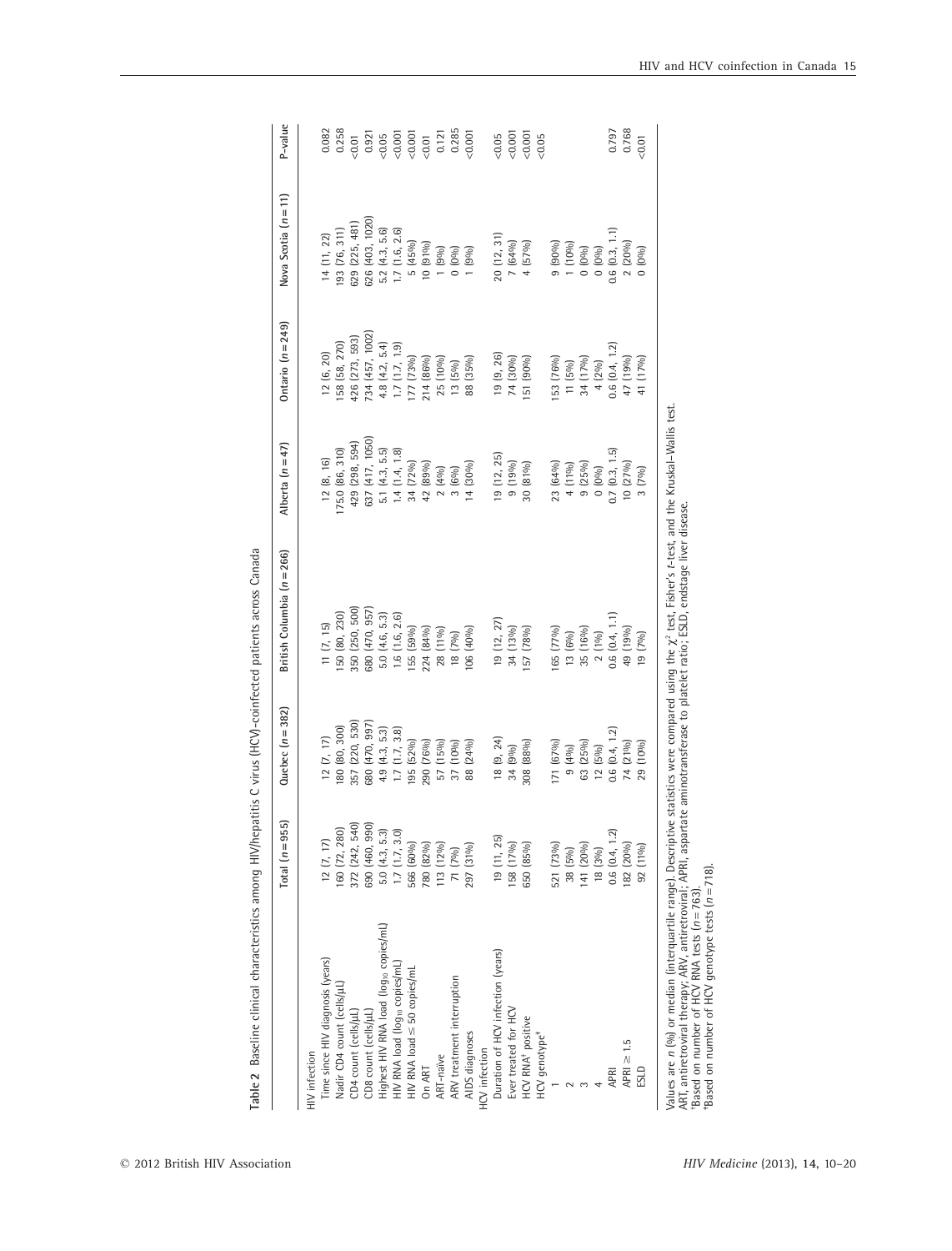|  |  |  |  |  |  | Table 3 Rates of health outcomes among HIV/hepatitis C virus (HCV)-coinfected patients since cohort entry |  |
|--|--|--|--|--|--|-----------------------------------------------------------------------------------------------------------|--|
|--|--|--|--|--|--|-----------------------------------------------------------------------------------------------------------|--|

|                                                       | n(90)        | Denominator* | Rate per 100 PY (95% CI) |
|-------------------------------------------------------|--------------|--------------|--------------------------|
| Progression to significant fibrosis (APRI $\geq$ 1.5) | 123 (15.91%) | 773          | 10.27 (8.45 to 12.08)    |
| ESLD                                                  | 47 (5.45%)   | 863          | 3.14 (2.24 to 4.04)      |
| <b>AIDS</b>                                           | $26(3.95\%)$ | 658          | 2.24 (1.38 to 3.09)      |
| Deaths                                                |              |              |                          |
| Overall                                               | $62(6.49\%)$ | 955          | 3.73 (2.80 to 4.66)      |
| Female                                                | 16 (6.37%)   | 251          | 4.16 (2.12 to 6.20)      |
| Male                                                  | 46 (6.62%)   | 695          | $3.59$ (2.56 to 4.63)    |

CI, confidence interval; ESLD, end-stage liver disease; APRI, aspartate aminotransferase to platelet ratio; PY, person-years. \*Participants without outcome of interest at baseline.



**Fig. 2** The cumulative incidences of a first liver fibrosis, endstage liver disease or AIDS event and time to all-cause death among participants in the Canadian Co-infection Cohort Study since enrolment. (a) First aspartate aminotransferase to platelet ratio index (APRI)  $\geq$  1.5; (b) first endstage liver disease (ESLD) event; (c) first AIDS event; (d) death.

self-identified as aboriginal and a very high proportion of these were women (62%).

The impact of these combined vulnerabilities on the health of the coinfected population appears to be appreciable. Despite 82% of participants in the cohort receiving ART, only 71% were virologically suppressed. Another 6% had interrupted treatment at baseline. While these results are not dissimilar from those of other studies in IDU populations, these viral suppression rates are lower than those reported generally in HIV-infected persons [19–21]. Together, our results highlight that a significant proportion of participants have difficulty with treatment adherence and consequently are at risk for developing viral resistance and experiencing HIV-related disease progression. Indeed, the rate of AIDS was very high, at twice the reported rate in a US HIV-infected population for the period 2003–2007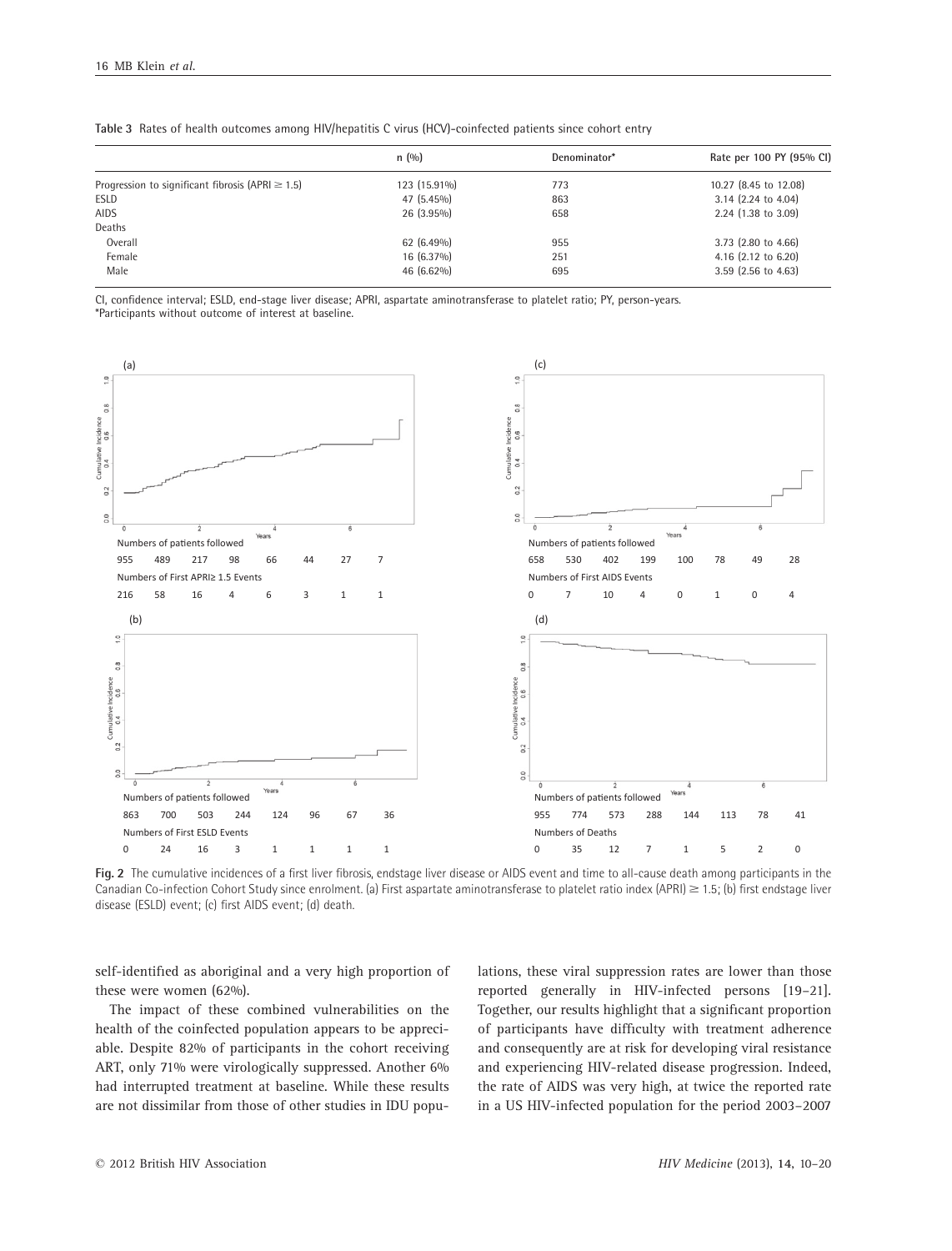

## Death Rate Total

**Fig. 3** Mortality rates by age comparing participants in the Canadian Co-infection Cohort Study with the general Canadian population (2007). Source for Canadian population data: Canadian Human Mortality Database [14].

[22]. Incomplete HIV suppression may also have implications for HIV transmission, especially given the high percentage of participants that report sharing injection equipment and risky sexual behaviours. Finally, treatment interruptions have also been associated with increased risk for non-AIDS-related adverse outcomes, including liver disease progression and death, particularly among coinfected persons [23,24].

HCV infection is a chronic infection which if left untreated follows a slow clinical course progressing to ESLD and hepatocellular carcinoma [25]. HIV increases chronicity and accelerates the natural history of HCV [7,26]. This impact is mirrored in our cohort: the median age of the population and time since HCV infection suggest that we are poised for a peak of chronic liver disease and its consequences. Indeed, at baseline many participants already had significant fibrosis and ESLD. Even over the short duration of follow-up, we observed very high progression rates of fibrosis and the occurrence of clinical ESLD events; rates approximately six times higher than those reported in HCV-monoinfected populations infected for a similar duration (0.53/100 person-years), though similar to rates reported among HIV/HCV-coinfected persons in other studies (2.63/100 person-years) [27]. Indeed, ESLD has emerged as the primary cause of death among cohort participants.

There is mounting and consistent evidence that successful treatment for HCV infection is the most effective means of preventing liver-related outcomes in coinfection [28]. Despite this, uptake of HCV treatment was low, with 70% of the cohort remaining untreated. While low, this treatment rate is consistent with those reported in the literature [29,30]. Numerous barriers to accessing HCV treatment have been described, including active drug use, poor adherence, and psychiatric and other medical comorbidities [31], all of which were present at high levels among cohort participants. Furthermore, HCV treatment itself is complex and associated with a number of important toxicities that limit its acceptance and impact successful treatment completion [32].

Finally, we observed very high rates mortality, particularly secondary to ESLD and drug overdose. Indeed, over 50% of deaths observed were attributable to these potentially preventable causes. Standardized mortality rates were particularly high among women, who were nearly 30 times more likely to die than Canadian women of the same age in the general population. In part this may be attributable to lower death rates among young and middle-aged women in the general population compared with men. Other potential reasons may include the over-representation of aboriginals and high levels of current IDU among women enrolled in the cohort. Although small numbers and the lack of standardized data available for aboriginals precluded obtaining standardized mortality ratios adjusted for ethnicity, it is notable that the death rates and standardized mortality ratios we observed for the coinfected population also far exceed reported age-adjusted death rates among aboriginals and Metis in Canada (e.g. standardized mortality ratios of 1.38 for men and 1.72 for women, for 1999– 2001) [33].

Overall, mortality rates were high even when compared with other similar populations. For example, among HIVinfected patients starting ART in 13 cohorts in Europe, the USA and Canada, the overall crude death rate was 0.95/100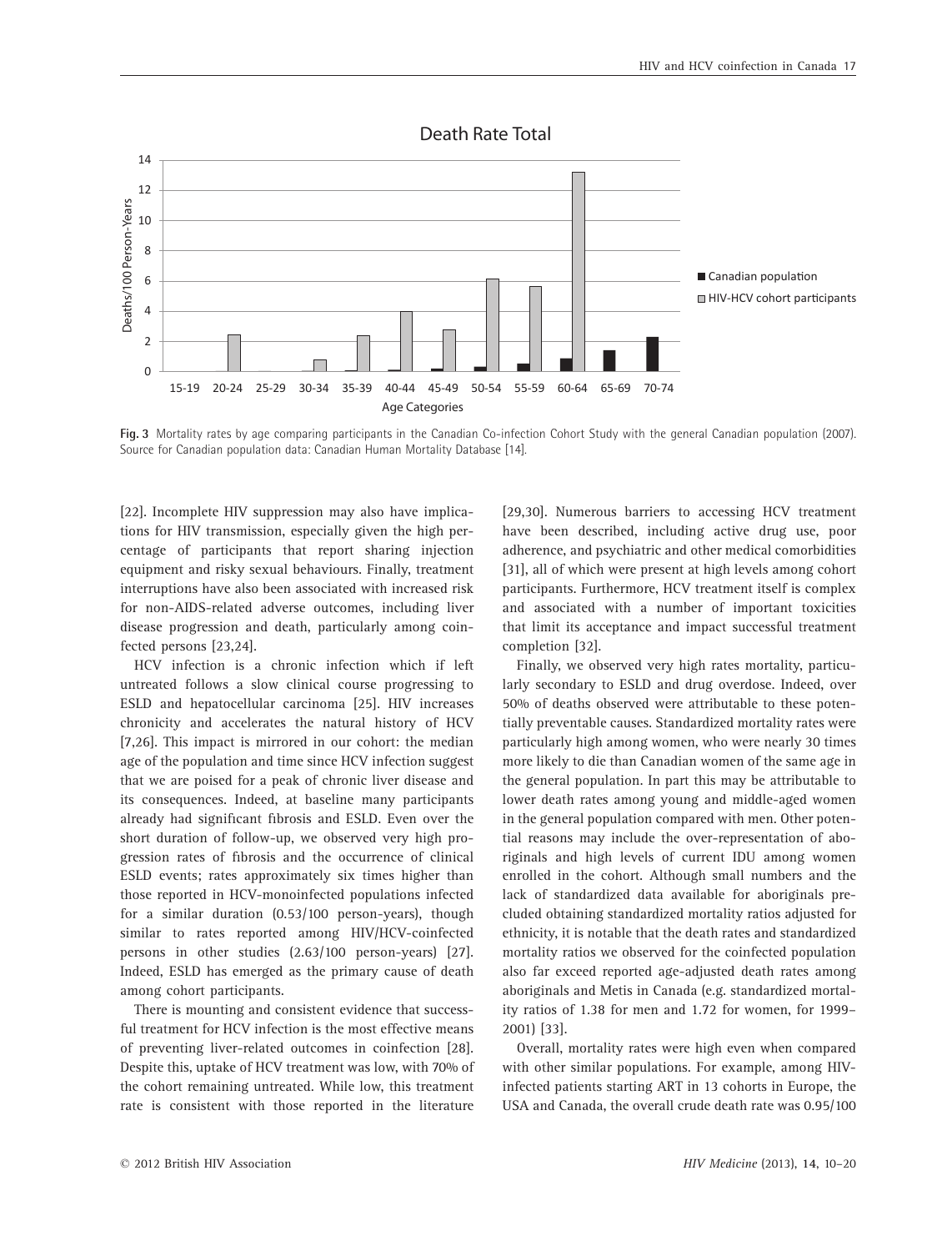person-years with a standardized mortality ratio of 3.36 (95% CI 3.16–3.56) [34]. In the subgroup of IDUs, mortality was higher, at 1.95/100 person-years, although still almost two-fold lower than what we observed.

There is clearly an urgent need to address these potentially preventable causes of morbidity and mortality. In addition to improving HIV treatment adherence and increasing the numbers of patients receiving HCV therapies, it will be important to enhance existing harm reduction practices, including access to sterile injection equipment through syringe exchange programmes [35,36], supervised injection sites [37,38] and opiate substitution therapy [39,40], all of which have been demonstrated to be beneficial in preventing death from drug overdose, preventing HIV progression and reducing transmission risks for HIV and HCV. Increasing access to multidisciplinary teams to support entry and adherence to HIV and HCV treatment will be essential to tackle the health needs of this population. This will be increasingly important as newer, more effective direct-acting HCV therapies become available.

Strengths of our study include the very large number of diverse participants who are broadly representative of the Canadian coinfected population in care, careful outcome ascertainment and relatively low numbers lost to followup. Better ascertainment of deaths through linkage to administrative databases and careful data verification may partly explain the higher death rates we observed compared with previous studies. Even so, we may have actually underestimated true mortality rates as we were unable to fully determine whether those lost to follow-up had died. Our study was, however, restricted to patients engaged in care in urban and semi-urban settings. Thus, the rates of risk behaviours and treatment and health outcomes may not fully represent the experience of the wider coinfected population who may not be accessing medical care regularly. Therefore, our findings, while alarming, may actually represent an underestimate of the true disease burden experienced by HIV/HCV-coinfected patients. Self-report may also underestimate the degree and extent of risk behaviours.

Our findings highlight that interventions aimed at improving social circumstances, reducing harm from drug and alcohol use and increasing the delivery of HCV treatment in particular will be necessary to reduce adverse health outcomes and limit the looming epidemic of ESLD among HIV/HCV-coinfected persons and consequent mortality. Continued research is needed to evaluate the impact of therapies on disease progression, health service utilization and costs and how to better target preventive measures and treatment services for coinfected persons with the aim of reducing the individual and population burden of this important comorbidity.

## **Acknowledgements**

This study was funded by the Fonds de recherche en santé du Québec, Réseau SIDA/maladies infectieuses (FRSQ), the Canadian Institutes of Health Research (CIHR MOP-79529) and the CIHR Canadian HIV Trials Network (CTN222). EM is supported by a University Faculty Award from the Natural Sciences and Engineering Research Council of Canada. MBK is supported by a Chercheur-Boursier clinicien senior career award from the FRSQ. CC is supported by an Ontario HIV Treatment Network for Career Scientist Award. We thank Alex Schnubb, Chantale Beauvais, Elaine Fernandez, Mitra Motamedi, Brenda Beckthold, Heather Haldane, Marcela Gil, Nancy McFarland, Claude Gagne, Warmond Chan, Linda Moran, Judy Latendre-Paquette, Evelyn Mann, Alison Ion, Despina Tzemis, Annemarie Wolff, and Manon Desmarais for their assistance with study coordination, participant recruitment and care.

*Author contributions:* As the corresponding author, MBK has had full access to all the data in the study and takes responsibility for the integrity of the data and the accuracy of the data analysis. She supervised the study design, conduct and reporting and participated in revising the manuscript. All of the authors have seen and approved the final manuscript and have participated sufficiently in the work to take public responsibility for its content.

## **Appendix**

The Canadian Co-infection cohort investigators (CTN222) are: Drs Jeff Cohen, Windsor Regional Hospital Metropolitan Campus, Windsor, ON; Brian Conway, Downtown IDC, Vancouver, BC; Curtis Cooper, Ottawa General Hospital, Ottawa, ON; Pierre Côté, Clinique du Quartier Latin, Montreal, QC; Joseph Cox, Montreal General Hospital, Montreal, QC; John Gill, Southern Alberta HIV Clinic, Calgary, AB; Mark Tyndall, Native Health Centre, Vancouver, ON; Shariq Haider, McMaster University, Hamilton, ON; Marrianne Harris, St. Paul's Hospital, Vancouver, BC; David Hasae, Capital District Health Authority, and Dalhousie University, Halifax, NS; Julio Montaner, St. Paul's Hospital, Vancouver, BC; Erica Moodie, McGill University, Montreal, QC; Neora Pick, Oak Tree Clinic, Vancouver, BC; Anita Rachlis, Sunnybrook Health Sciences Centre, Toronto, ON; Roger Sandre, HAVEN Program, Sudbury, ON; Danielle Rouleau, Centre Hospitalier de l'Université de Montréal, Montréal, QC; David Wong, University Health Network, Toronto, ON; Mark Hull, BC Centre for Excellence in HIV/ AIDS, Vancouver, BC; and Sharon Walmsley, Toronto General Hospital, Toronto, ON.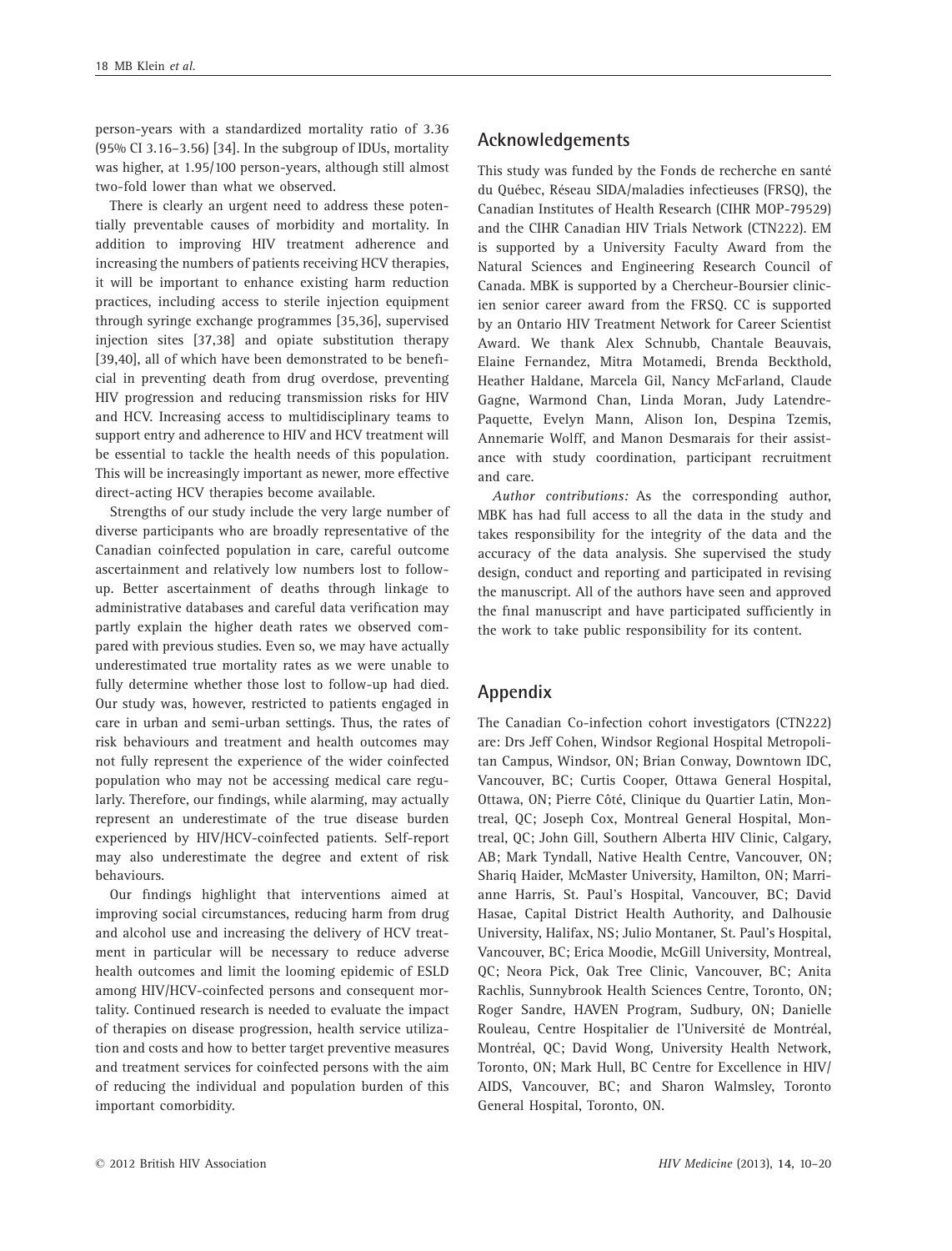## **References**

- 1 Hogg RS, Yip B, Kully C *et al*. Improved survival among HIV-infected patients after initiation of triple-drug antiretroviral regimens. *CMAJ* 1999; **160**: 659–665.
- 2 Lima VD, Hogg RS, Harrigan PR *et al*. Continued improvement in survival among HIV-infected individuals with newer forms of highly active antiretroviral therapy. *AIDS* 2007; **21**: 685–692.
- 3 Krajden M, Kuo M, Zagorski B *et al*. Health care costs associated with hepatitis C: a longitudinal cohort study. *Can J Gastroenterol* 2010; **24**: 717–726.
- 4 Basseri B, Yamini D, Chee G *et al*. Comorbidities associated with the increasing burden of hepatitis C infection. *Liver Int* 2010; **30**: 1012–1018.
- 5 Lavanchy D. The global burden of hepatitis C. *Liver Int* 2009; **29** (Suppl 1): 74–81.
- 6 Remis RS. Modelling the incidence and prevalence of hepatitis C infection and its sequelae in Canada Community Acquired Infections Division, Centre for Communicable Disease and Infection Control (Public Health Agency of Canada). 2007.
- 7 Graham CS, Baden LR, Yu E *et al*. Influence of human immunodeficiency virus infection on the course of hepatitis C virus infection: a meta-analysis. *Clin Infect Dis* 2001; **33**: 562–569.
- 8 Ragni MV, Belle SH. Impact of human immunodeficiency virus infection on progression to end-stage liver disease in individuals with hemophilia and hepatitis C virus infection. *J Infect Dis* 2001; **183**: 1112–1115.
- 9 Klein MB, Saeed S, Yang H *et al*. Cohort profile: the Canadian HIV-hepatitis C co-infection cohort study. *Int J Epidemiol* 2010; **39**: 1162–1169.
- 10 Mathews WC, May S. EuroQol (EQ-5D) measure of quality of life predicts mortality, emergency department utilization, and hospital discharge rates in HIV-infected adults under care. *Health Qual Life Outcomes* 2007; **5**: 1–9. Available at www.hqlo.com/content/5/1/5.
- 11 Bacchetti P, Tien PC, Seaberg EC *et al*. Estimating past hepatitis C infection risk from reported risk factor histories: implications for imputing age of infection and modeling fibrosis progression. *BMC Infect Dis* 2007; **7**: 1–11. Available at www.biomedcentral.com/1471-2334/7/145.
- 12 From the Centers for Disease Control and prevention. 1993 revised classification system for HIV infection and expanded surveillance case definition for AIDS among adolescents and adults. *JAMA* 1993; **269**: 729–730.
- 13 Al-Mohri H, Cooper C, Murphy T *et al*. Validation of a simple model for predicting liver fibrosis in HIV/hepatitis C virus-coinfected patients. *HIV Med* 2005; **6**: 375–378.
- 14 Al-Mohri H, Murphy T, Lu Y *et al*. Evaluating liver fibrosis progression and the impact of antiretroviral therapy in HIV

and hepatitis C coinfection using a noninvasive marker. *J Acquir Immune Defic Syndr* 2007; **44**: 463–469.

- 15 Lo Re V 3rd, Lim JK, Goetz MB *et al*. Validity of diagnostic codes and liver-related laboratory abnormalities to identify hepatic decompensation events in the Veterans Aging Cohort Study. *Pharmacoepidemiol Drug Saf* 2011; **20**: 689–699.
- 16 Department of Demography, Université de Montréal. Canadian Human Mortality Database. Available at www.bdlc.umontreal.ca/chmd (accessed 19 September 2011).
- 17 Bayoumi A, Degani N, Remis R *et al*. HIV Infection. In: Bierman A, ed. *Project for An Ontario Women's Health Evidence-Based Report (Volume 2)*. Toronto, ON: St. Mchael's Hospital and the Institute for Clinical Evaluative Sciences, 2011; 2–126.
- 18 Public Health Agency of Canada. *HIV/AIDS Among Aboriginal People in Canada. HIV/AIDS Epi Updates, July 2010*. Ottawa, ON, Surveillance and Risk Assessment Division, Centre for Communicable Diseases and Infection Control, 2010.
- 19 Wood E, Montaner JS, Yip B *et al*. Adherence and plasma HIV RNA responses to highly active antiretroviral therapy among HIV-1 infected injection drug users. *CMAJ* 2003; **169**: 656–661.
- 20 Glass TR, De Geest S, Weber R *et al*. Correlates of self-reported nonadherence to antiretroviral therapy in HIV-infected patients: the Swiss HIV Cohort Study. *J Acquir Immune Defic Syndr* 2006; **41**: 385–392.
- 21 Gill VS, Lima VD, Zhang W *et al*. Improved virological outcomes in British Columbia concomitant with decreasing incidence of HIV type 1 drug resistance detection. *Clin Infect Dis* 2010; **50**: 98–105.
- 22 Buchacz K, Baker RK, Palella FJ Jr *et al*. AIDS-defining opportunistic illnesses in US patients, 1994–2007: a cohort study. *AIDS* 2010; **24**: 1549–1559.
- 23 Tedaldi E, Peters L, Neuhaus J *et al*. Opportunistic disease and mortality in patients coinfected with hepatitis B or C virus in the strategic management of antiretroviral therapy (SMART) study. *Clin Infect Dis* 2008; **47**: 1468–1475.
- 24 Thorpe J, Saeed S, Moodie EE *et al*. Antiretroviral treatment interruption leads to progression of liver fibrosis in HIVhepatitis C virus co-infection. *AIDS* 2011; **25**: 967–975.
- 25 Freeman AJ, Dore GJ, Law MG *et al*. Estimating progression to cirrhosis in chronic hepatitis C virus infection. *Hepatology* 2001; **34**: 809–816.
- 26 Pineda JA, Garcia-Garcia JA, Aguilar-Guisado M *et al*. Clinical progression of hepatitis C virus – Related chronic liver disease in human immunodeficiency virus-infected patients undergoing highly active Antiretroviral therapy. *Hepatology* 2007; **46**: 622–630.
- 27 Posthouwer D, Makris M, Yee TT *et al*. Progression to end-stage liver disease in patients with inherited bleeding